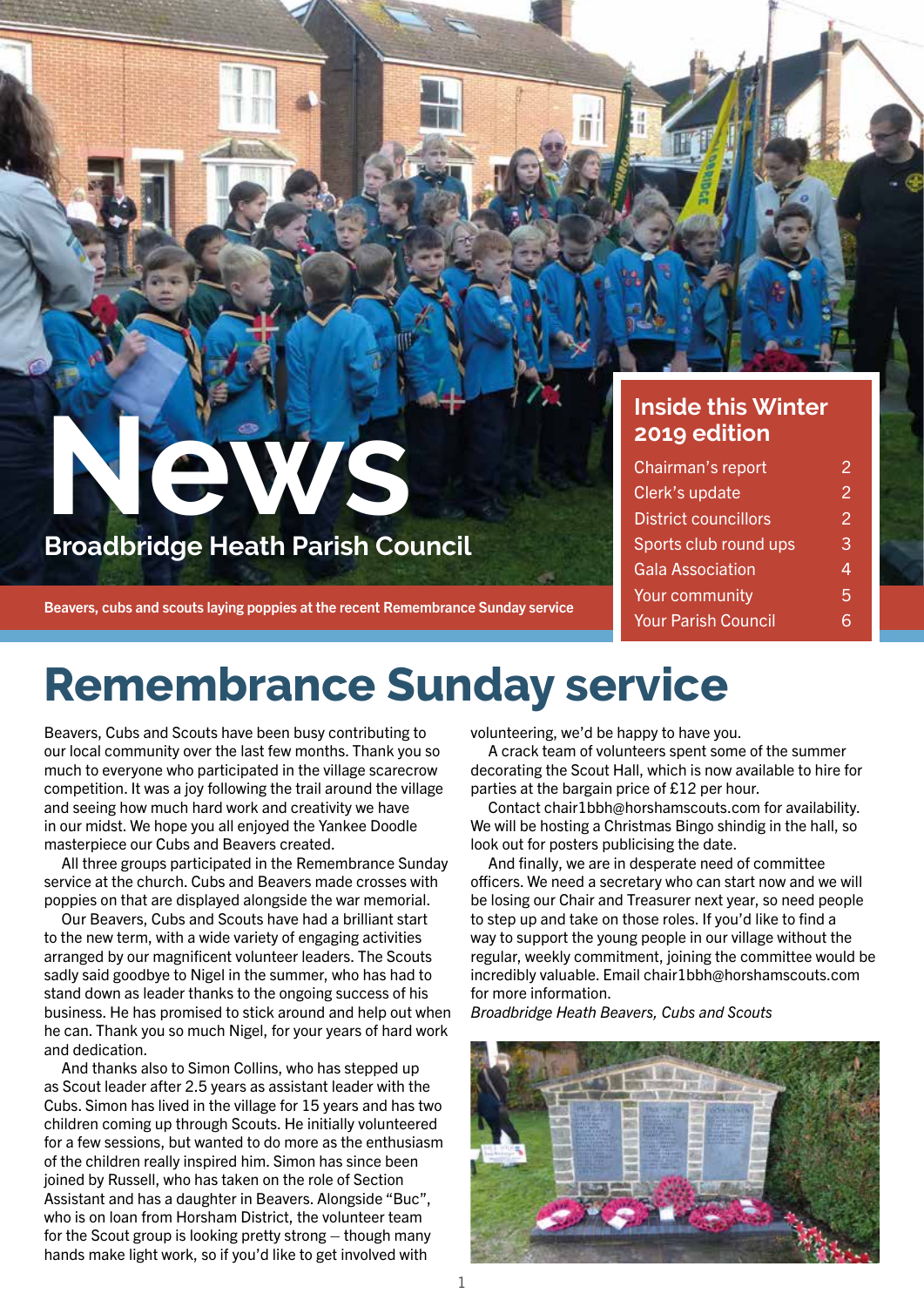## **Chairman's report**

May I start by thanking everybody, staff and councillors for all their hard work and commitment over the last year. I believe we are a good, vibrant, forward thinking Council, which is continually looking to improve.

Since our last newsletter we have seen the opening of one project and the start of another. Since the newly refurbished Ducky play area was opened in August we have seen more children than ever enjoying the increased range of play equipment.



In June, work commenced on the Village Centre in Wickhurst Lane, a refurbishment project which is the largest project that this council has ever undertaken. It has been three years in the planning and I would like to take this opportunity to thank both the Councillors and Village Centre Management Trustees who have given so much of their time over that period.

The funding of this project involves not only a contribution from the building developers of the new housing developments in the village [Section 106 community infrastructure monies] but also included is a government loan of £150,000 which is being funded by

## **Your District Councillors**

Since being elected in May our work has centred around 3 main areas: completing Wickhurst Green, planning the future of the district and holding the cabinet to account.

Completing Wickhurst Green has ranged from trying to reduce the effects of the major highways work, helping move Broadbridge Heath Football Club into their new ground and pressurising Countryside to complete the works they've failed to. We appreciate there is still a lot of work to be done and we have scheduled meetings with Countryside, their contractors and the County Council cabinet to account. This has taken

the Council. This money is being used to upgrade the building and also to change the internal layout so that user groups and residents have a much more enhanced experience when visiting the centre.

Building works are progressing well and it is anticipated that all works will be completed by June 2020. The work programme has been devised in phases so that the Centre can remain open throughout the period of the works.

The Council has continued its bulb planting project in the village this autumn with the help of Green Gym, a voluntary community environmental group. This group has been very active in the parish over a number of years and receives, from the Council, a grant for all its services to our community.

Another important ongoing environmental project is at Top Common, Byfleets Lane. This project is under the stewardship of David Bridges who, like Green Gym, has, over the last few years given his time and energy to ensuring we achieve the best outcomes for the wildlife, trees and flora in that area. The Council recognises that all volunteers like David are such valuable assets to have in our Community.

The Council will continue to provide and support two key services namely the Village Agent Service provided by Age UK Horsham and the Toasties Youth Club provided by 4TheYouth.

The village centre play park is having a total facelift by creating a Monster themed Play Park. Work will commence after completion of the road downgrading and opening of the Neighbourhood Centre area.

The new parish office will be transferred from Horsham District Council to the Parish Council during

for the future. Please contact us if there is an issue you would like to see raised.

When it comes to planning the future of the district we've attended planning committees and only voted in favour of schemes that benefit the residents of Broadbridge Heath and the wider Horsham area. There's been a lot of change recently and residents are rightly anxious that more areas of the countryside will be lost to housing without any increase in infrastructure to support it. We will continue to fight for the interests of those we represent in the upcoming district wide local plan and invite residents to contact us when the draft is open for consultation.

Finally we've been holding the

the early part of the New Year. This will be the first time that residents will have an office to visit to get advice and support on matters that the Parish Council has direct responsibility for. For queries which do not involve the Parish Council our staff will always be happy to signpost you to those who can help.

It was hoped that all the play areas and open green spaces in the Wickhurst Green Development would have been legally transferred from Horsham District Council to the Parish Council. This will now not be happening until 2021. There are set processes that are required to be undertaken before the final legal transfer takes place. It is, however, hoped that the new allotments will be transferred during 2020, so if you are interested in growing your own vegetables please do contact the Clerk.

The Recreation Committee will be continuing its street and environmental enhancement programme by looking at two new projects. The Ducky pond is one area of interest as it is a very valuable natural habitat. The other is the piece of public land known as Triangle at the junction of Old Guildford Road and Billingshurst Road where a new landscaping scheme will be considered.

Lastly and most importantly, I and the Parish Council wish you and your families a peaceful and joy filled Christmas season and a positive start to 2020.



*Terry Oliver, Chairman Broadbridge Heath Parish Council*

place in full council where we voted in favour of declaring a climate emergency and have supported opposition party colleagues in their scrutiny of the cabinet's work. We also engage with the Cabinet Members themselves in bi-monthly policy development advisory groups. Here we get a chance to voice our concerns to the cabinet members and corresponding council officers.

We've really enjoyed all the work we've done so far and look forward to engaging with more residents in the future to discuss the future of Broadbridge Heath. You can submit any questions, queries or casework to us by email on Matthew.allen@horsham.gov. uk or Louise.potter@horsham.gov.uk. *Matthew Allen and Louise Potter*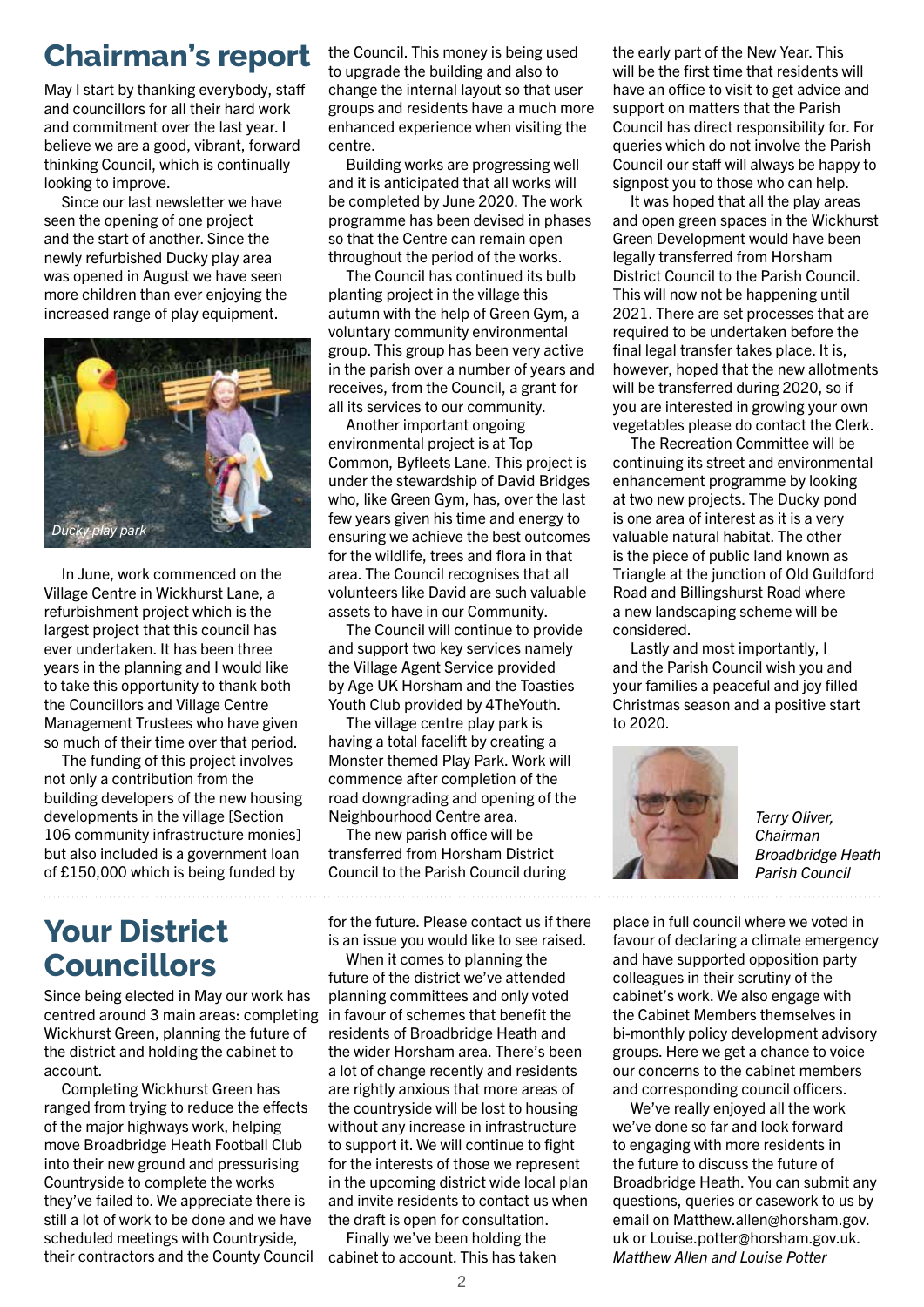

## **Clerk's update**

It has been a privilege to be involved with the excellent work of the Parish Council this year.

The councillors continue to put in endless hours of their own time to ensure the village is well looked after and enhanced.

The new Ducky playpark continues to be very well used and enjoyed by many which is lovely to see and I am very excited about the Monster playpark which is coming to the Village Centre recreation ground in 2020. I have been particularly pleased to have been involved in the nature projects, bringing much needed wildlife to the village.

The council is currently putting together a business plan for projects to be carried out over the next 3 years; if you have ideas we would love to hear from you – please contact me: *Jo Ball 07716 130 103 clerk@broadbridgeheath-pc.gov.uk Clerk and Responsible Finance Officer Broadbridge Heath Parish Council*



Springtime at Top Common (photo D Bridges)

butterfly species now seen regularly at Top Common (photo Neil Hulme)



Every weekend the pitches are well used by our junior and senior teams and we've received a lot of positive comments from visiting clubs and officials, no more so than when Charlton Athletic brought along their Under 23 side for a friendly against our First Team recently.

We also had an official unveiling of a plaque to the memory of Malcolm Curnock. Malcolm, who many of you will know, was a Parish Councillor, our District Councillor and a member of the Football Club for over 40 years. He was also instrumental in helping to secure our new ground. The pavilion is dedicated to the memory of Malcolm and the plaque was unveiled by his wife Lin and Andrew Fisher representing developers Countryside.

This year is the club's centenary, founded in 1919 by local ex-members of the armed forces who had just returned from the 1914-1918 Great War. Our Chairman Keith Soane was presented with an award by the Southern Combination League in May for recognition of his 50 years service to the club, this was followed a couple of months later when he was presented with an award by the Sussex County Football Association

3

at the Amex Stadium and more recently Keith was nominated as an Unsung Hero in the Sussex Sport Awards at the Hilton Brighton Metropole when Keith made it a hat-trick of awards by being presented with the trophy – congratulations to Keith for all the hard work he's done over the years.

Finally several people have been in contact with the club about their concerns negotiating the temporary footpath to the front of the pavilion and asking when the club are going to install a more permanent pathway. We too share their concerns about the safety of this walkway but this was only ever a short-term solution installed by the District Council until permanent paths direct from the car park were installed. We had expected that access to be in place earlier in the year when they finished building the car park but it wasn't. We were then told it would be complete by October, then November and now January 2020. Unfortunately this is totally out of our control, we have raised out concerns about the safety of the footpath with the District Council and our District Councillor but apart from that there's not much we can do. All we ask is that people take care when using it.

For more information visit www. pitchero.com/clubs/broadbridgeheathfc

## *Please spare an hour for nature*

Globally, we are facing an environmental crisis. Currently we are witnessing dramatic declines in hundreds of species – 41% of UK species have declined since the 1970s – and we are facing the potential extinction of up to one in seven species.

One small response to this gloomy news has been a determined effort by local volunteers to create a small oasis of wildlife-rich habitat to the north of the village at the Top Common (next to Broadbridge Heath Cricket Club in Byfleets Lane).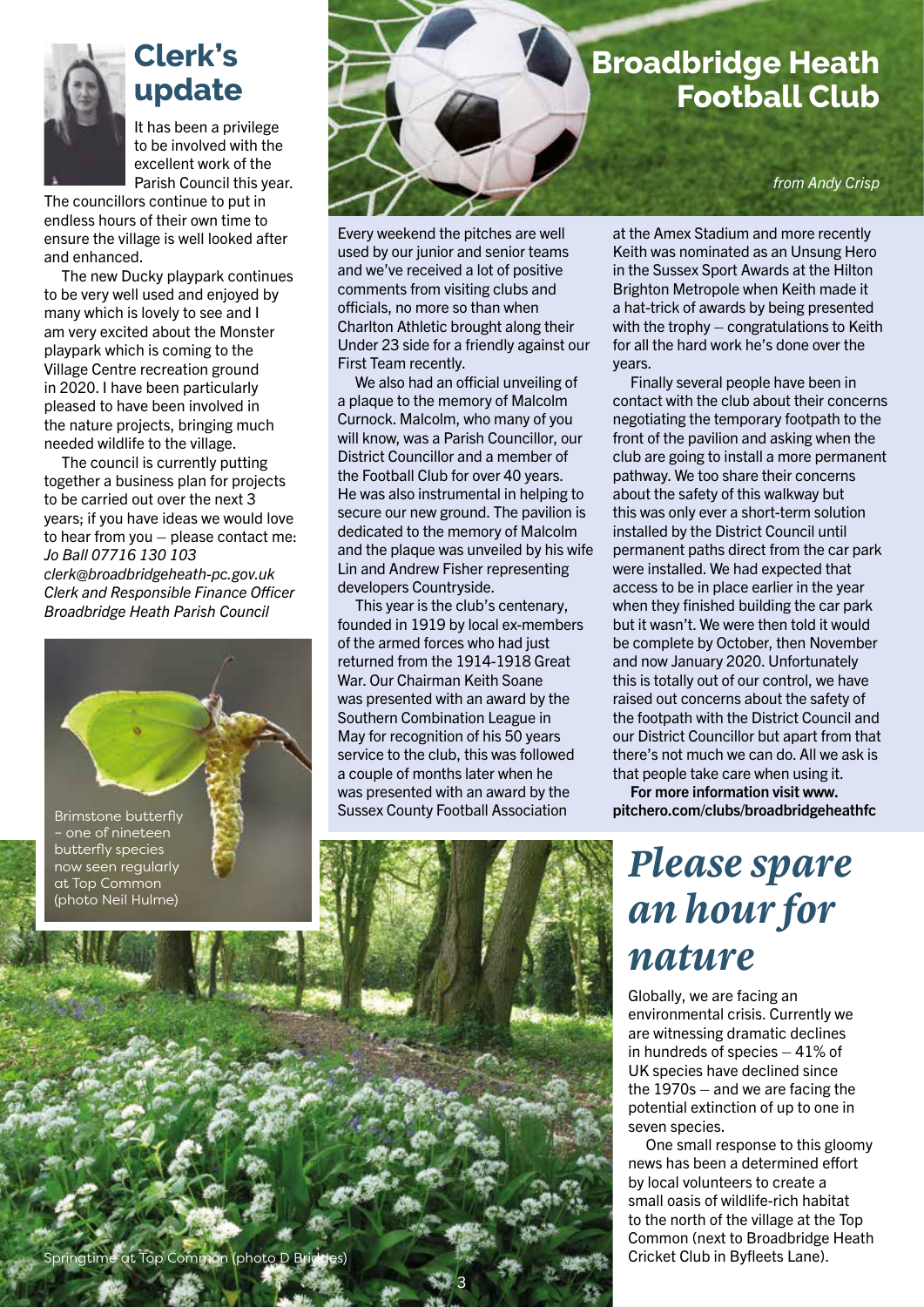### **Broadbridge Heath Cricket Club**

#### *from Colin Case*

It was an especially tough summer for the 1st XI, especially after losing key players from their promotion winning team and their up and down season went right down to the last few games. Fortunately, their squeaky win over West Chiltington IIIs in the penultimate match saw them safe. Doni James was our only bat to make it into the Div 6 Top 15, including two 50s, but no-one got a ton and it was our bowling points that kept us up. Alex Round was our leading bowler with 18 wickets and lots of others chipped-in.

For the II's, Chairman Tim Wells finished 4th in the total runs column for Div 10 and veteran skipper Ian Stocker 2nd in the wickets total with 27. After being so successful last season, they also found it hard going, mainly because they often found themselves against either new teams making their way up from the bottom of the new League pyramid or teams strengthened by players from their club's higher teams. Given those challenges, they did remarkably well and enjoyed the win over next-door neighbours Warnham.

Outdoors, we have now put the ground into hibernation. Visitors to the Top Common will have noticed that we have completely renovated the

In the coming months work will continue to further improve the habitat there with the clearance of bramble and brash and the sowing of native wild flower seeds to provide pollen and nectar sources for bees, butterflies, hoverflies and a host of other insects, which in turn provide a natural larder for many birds and mammals.

This work, which is supported by Broadbridge Heath Parish Council, is undertaken by volunteers. In the UK, over 97% of ancient wildflower meadows have been destroyed since the 1930s, so if you would like to help us push back against the loss of wildlife, please consider joining a small group of local volunteers. No particular skills are needed and you can give as much or as little time as you can spare! *David Bridges, Top Common Nature Area lead volunteer Mobile 078 408 71755*

square – all done by members using our own machinery and led by our lead groundsman, Nathan Booker, who also maintains the machinery.

Unfortunately, we have had to postpone our partnership with the village Junior Football Club for this winter. Regrettably, the early summer dry weather prevented the grass seed growing from redoing the goalmouths after last winter, resulting in the ground where they play stoolball being left bare. We hope to revisit the arrangement in coming seasons.

The summer outdoor sport may be in hibernation but the players have now gone indoors where the club is competing in the competitive 6-a-side Crawley League.

Off the field, it's time to complete our end-of-season administration. The Club has run a couple of very successful fish and chip quiz nights led by question master Matt Tyson. Of course the Top Common won't be completely put to bed as the Tennis Club will still be playing on the cold crisp days of which we could do with more of at the moment.

Byfleets Lane Broadbridge Heath RH12 3PB

broadbridgeheath.play-cricket.com

### **New WSCC 'Road Safety' Facebook Page**

The Road Safety Team at West Sussex County Council have set up a new Facebook page to help deliver important Road Safety messages to its residents, as well as the wider public who also use the roads of West Sussex. The aim is to help reduce the devastating Road Traffic Crash (RTC) statistics within the county and beyond.

If you are interested in keeping up to date with Road Safety topics, or have any questions you wish to ask, please go to www.facebook. com/RoadSafetyWSCC and follow this page! Thank you for your support.

Keep safe on the roads.

### **Gala Association**



Well, what a year it's been, with the Broadbridge Heath Gala Association holding

more village events than ever before! This year's Summer fete built on the huge success of last year's event, and we were delighted to be a part of the HDC Year of Culture. Planning is already well under way to bring you an even better Summer fete in 2020.

BBH Books, and BBH Rocks were introduced to encourage children and their families to get out and about, and search for books (in waterproof bags) and decorated rocks, hidden around the village. The finder is then encouraged to re-hide the rock, or book (once read of course), so that the fun can carry on for the next finder.

In addition to our regular quiz nights at The Shelley Arms, and the popular Easter Trail around the village, this year saw the introduction of a Treasure Trail (with just a sprinkling of village history), and what turned out to be an incredibly popular Christmas Craft fair at the Village Centre and Social Club. Local crafters were able to come together to offer their home-made gifts for sale, and the two village WI groups put on an impressive spread of cakes, and a formidable Mulled Wine.

By the time you read this, Santa's Sleigh Procession will have visited the village once again, bringing his festive cheer to as many villagers as possible. We are also pleased to have been able to assist with funding towards the Pensioners Christmas Lunch, generously provided by Richard and Tania, and the rest of their team at The Shelley Arms.

We already have plans in place for some exciting events in 2020, so please keep an eye on Facebook and the Village Magazine for upcoming dates, and come along and join in the fun.

We are always looking for new ideas, and new members, so if you have a suggestion, or fancy getting involved, please get in touch. Email: bbhgalateam@gmail.com

Best wishes for a very Merry Christmas, and we'll see you soon in the New Year.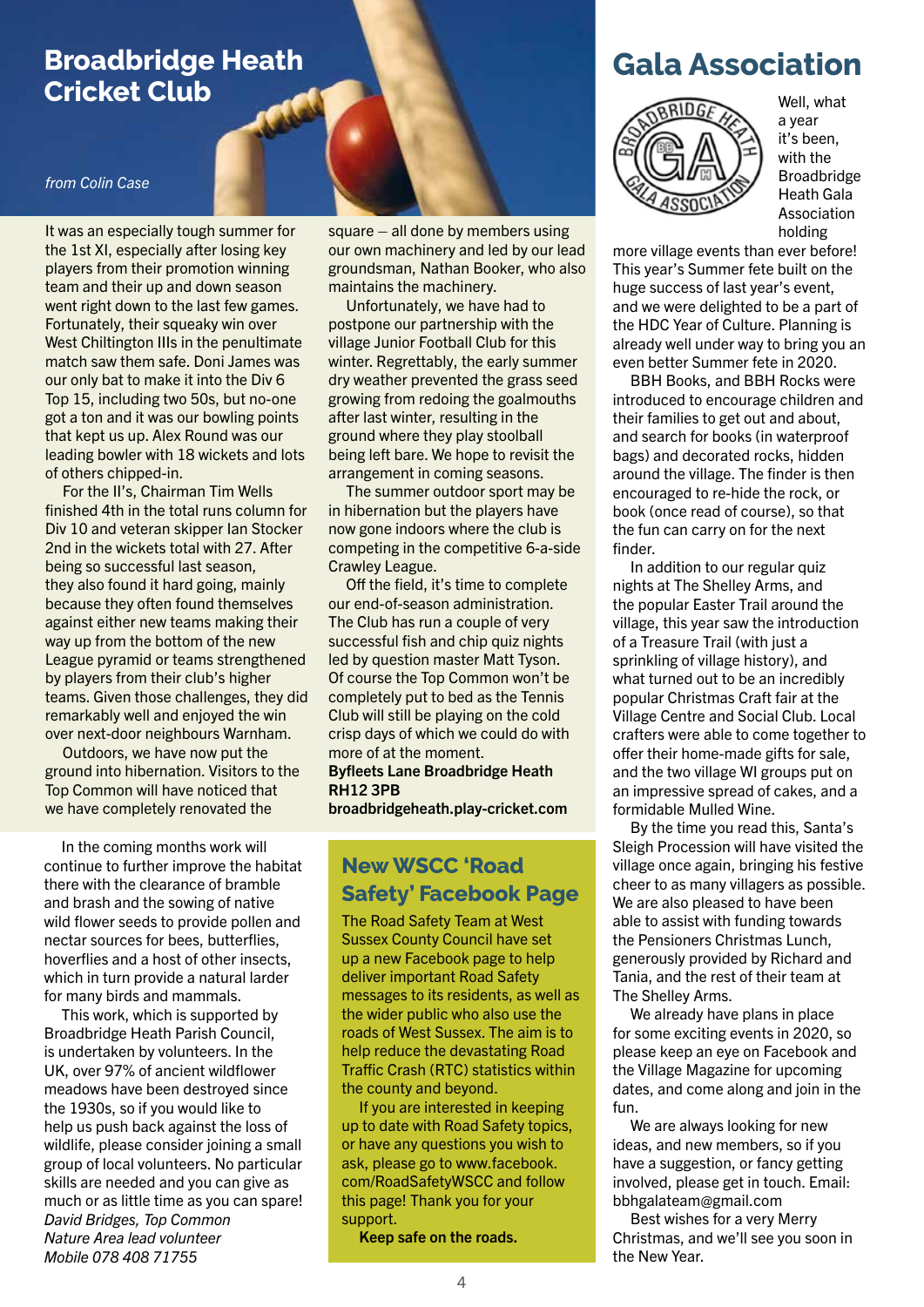# Your communit

## **Your local Village Agent**



Hi there,I am Hayley and I am your Village Agent for Broadbridge Heath. I have really enjoyed meeting and getting to know lots of you. I can offer signposting for

advice and resources and help provide residents with information and support so that they can access services for the 50+ age group. As your Village Agent I have access to a lot of information and I'm here to help so please don't hesitate to contact me for an initial chat so that together we can identify a way forward.

Age UK Horsham District has an accredited Information and Advice Team who can help you check your eligibility for both means and non means tested welfare benefits if you are over state pension age. This is a free and confidential service. Please ring 01403 260560 if you would like more information.

The Village Agent role is provided by Age UK Horsham District and supported and kindly funded by Broadbridge Heath Parish Council.

If you would like to contact me please do so by calling our offices on 01403 260560 or by emailing me HayleyD@ ageukhorshamdistrict.org.uk Best wishes, *Hayley* 

## **Community Speed Watch**

The Broadbridge Heath Community Speedwatch group was created to address the issue of speeding within the village. Support for the scheme, both on-line and on the streets, has been overwhelmingly positive.

Community Speedwatch (CSW) is a national initiative where active members of local communities join with the support of the Police to monitor speeds of vehicles using speed detection devices. Vehicles exceeding the speed limit are referred to the Police with the aim of educating drivers to reduce their speeds. In cases where education is blatantly ignored and evidence of repeat or excessive offences is collated (even across county borders), enforcement and prosecution follow.

In conjunction with Sussex Police, eleven locations across the whole village, have now been assessed and approved for speed monitoring. These locations were all identified by residents as areas of concern for speeding, and include the new A281 dual carriageway, roads around Shelley School, and "rat-run" routes out of the village. Suggestions for additional sites are always welcome.

Broadbridge Heath Parish Council have kindly funded the purchase of a speed detection device, to allow local volunteers more flexibility, instead of relying on Sussex Police owned equipment which was shared with other communities.

We now need more volunteers to join the scheme, so that we can proactively reduce the issue of speeding through our village. If you would like more information, please visit the scheme website where you can also sign up to the village CSW scheme – www. communityspeedwatch.org You can contact the local coordinator at bbhspeedwatch@gmail.com

## **Toasties**

Toasties run every Friday Night 6:30pm-8pm for school years 6-8. The club is held in St. Johns Hall offering weekly pool, table football, art activities and extra activities such as Sumo suits and volleyball. It's an opportunity for young people to meet with their friends outside of school. The club is also involved in a project to revamp the underpass between the Village Centre and Tesco.

Entry is £2 per session for guests and £1.50 for members.

Contact: Donna Puttick 07916 779547 – donna.puttick@ horshamyouth.org.uk

## the WI **INSPIRING WOMEN Broadbridge Heath WI**

Broadbridge Heath WI celebrated its 70th Anniversary in September with classic cakes and memorabilia from the last seven decades, and a quiz and competition, with vintage prizes.

Ever wondered what we do? Well, here's a taste of what we have planned for 2020:

There'll be an Afternoon Film show with ice cream and popcorn. An ex BBC producer, sharing some very funny 'bloopers' as she talks about her 'Radio Times'. You can share crafty tips or learn something new, like crochet, knitting, cross stitch, card making, macramé and more…

There's also a 'Funday' of hilarious games, a Garden Party and Cream Tea and our Art Masterclass will be back by popular demand.

There's plenty more to look forward to and you'd be very welcome to join us at St John's Church Hall, 2.30pm, second Tuesday of each month or email: BBHWI@uwclub.net or phone Maureen: 01403 268963 or Wendy: 01403 217152.